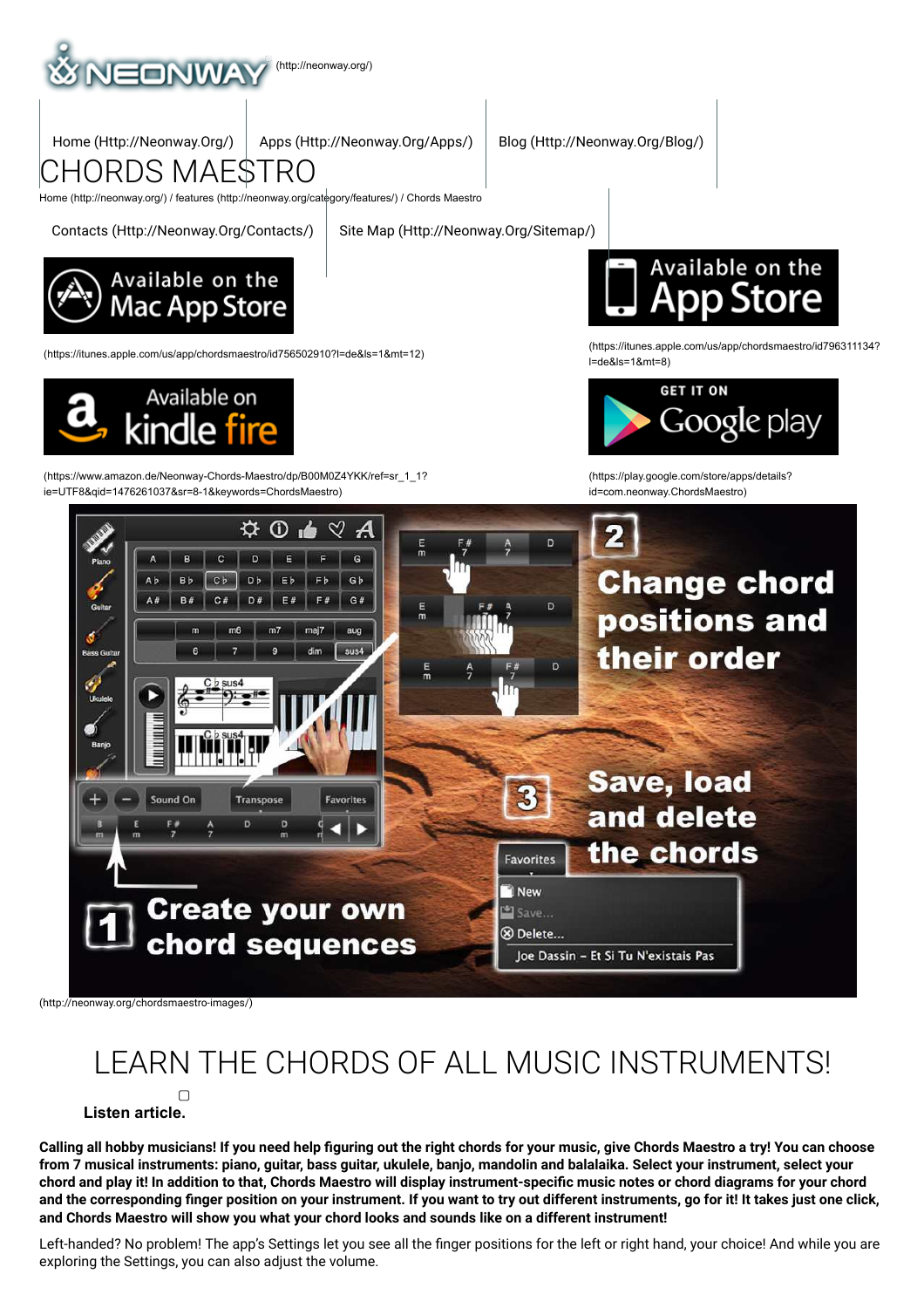Let's play some chords! Select your instrument, then select your chord (the key and the type of chord). Now play it! You will also see the pictures of what this chord looks like as music notes (for piano) or as chord diagrams (the string instruments). You will also see where your fingers need to go to make this chord.

With one click, you can switch to a different instrument and play the same chord or select a different one.

Chords Maestro can also help you create chord sequences for your songs, instrumental pieces, or for your practice sessions. Select your instrument, then select the first chord and click on the plus sign. Add your next chord and click on the plus sign again. Keep going until you have your desired sequence. You can change the order of the chords in your sequence any way you want. If you wish to sing along with your instrumental piece, you can transpose the chords up or down to suit your singing range. If you are planning to use this sequence multiple times, you can save it in Favorites.

Enjoy Chords Maestro! Download it now!

Don't forget to check out our video tutorial for Chords Maestro on YouTube!

Chords Maestro - Play the chords on Piano, Guita...





*Hello and welcome to Chords Maestro!*

This app will help you figure out the right chords for any of the 7 available musical instruments, such as piano, guitar, bass guitar, ukulele, banjo, mandolin and balalaika. Chords Maestro will also show you instrument-specific notes or chord diagrams for your selected chord and the finger positions for it on your instrument. If you want to switch instruments, go right ahead! Chords Maestro will show you what your chord looks and sounds like on a different instrument!

Let's start with the Settings. Here, you if are right-handed, select the image of the right hand, and, if you are left-handed, select the left hand. This feature doesn't apply *to piano chords. You can also adjust the volume.*

Let's start with piano chords. We select a chord, the key and the type of chord. You will see the pictures of what this chord looks like as music notes and as marked piano keys. You will also see where your fingers need to go to make this chord. Now, let's play it!

Let's switch to a different instrument, for example, guitar. We'll play the same chord. See how the music notes changed into a guitar chord diagram? And here are guitar tabs. And a picture of the finger position for this chord on a quitar fret board. Let's play the same chord on all the instruments! Notice how the music notes, chord *diagrams and pictures adjust to the instrument of your choice.*

You can also create chord sequences. Select your instrument, then select a chord, click on the plus sign. Add your next chord. Click the plus sign again. Keep going until you have your desired sequence. You can change the order of the chords any way you want. If you planning on singing along with your instrumental piece, you can transpose the chords to suit your singing range. Now, if you want to save this sequence, click Favorites, Save, type in a name for your sequence, done! That's it! Have fun *with Chords Maestro!*

### RELATED POSTS **Facebook V** Twitter

**Twitter Google+ Pinterest LinkedIn E-mail**





(http://neonway.org/chordsfor-beginners/)

Chords for beginners (http://neonway.org/chordsfor-beginners/)



Guitar tabs



Ukulele Chords Compass

(http://neonway.org/guitartabsĽ)te

(http://neonway.org/ukulelechordscompasslite/)



Ukulele Chords Compass (http://neonway.org/ukulelechordscompass/)

No Comments Yet.